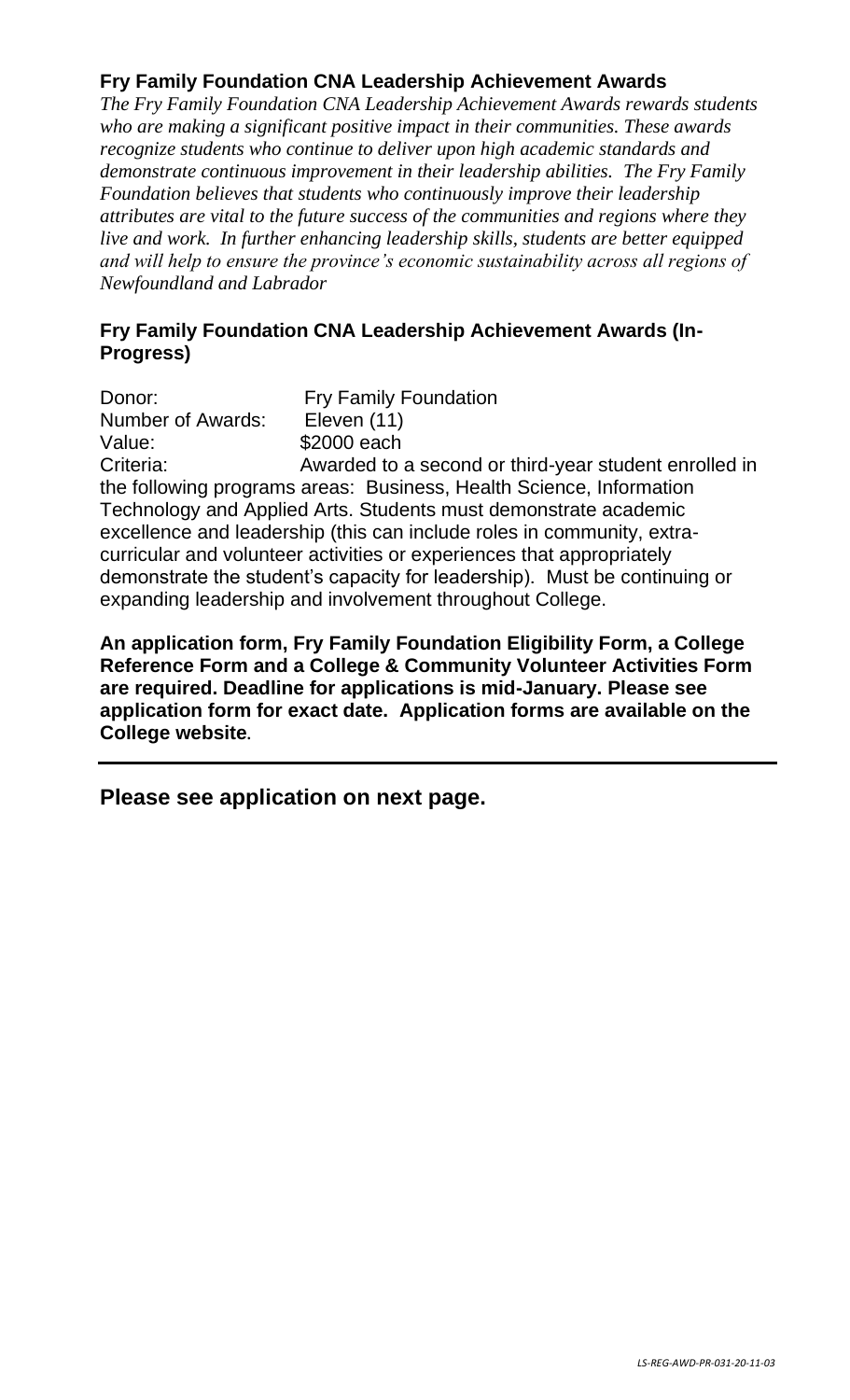

# **Fry Family Foundation CNA Leadership Achievement Awards (In Progress)**

**Application must be received by the Student Services office by January 24, 2022**

| Name:<br><u> Alexandro Alexandro Alexandro Alexandro Alexandro Alexandro Alexandro Alexandro Alexandro Alexandro Alexandro </u> | Student #: ___ ___ _____________              |
|---------------------------------------------------------------------------------------------------------------------------------|-----------------------------------------------|
|                                                                                                                                 |                                               |
|                                                                                                                                 |                                               |
| E-mail:                                                                                                                         | <u> 1989 - Andrea Andrew Maria (h. 1989).</u> |
|                                                                                                                                 |                                               |
| Campus:                                                                                                                         |                                               |
|                                                                                                                                 |                                               |

### **Applicant Checklist:**

□ A College Reference Form is attached

A College & Community Volunteer Activities Form is attached

 $\Box$  A Fry Family Foundation Eligibility Form is attached

| Donor:                   | <b>Fry Family Foundation</b>                                    |
|--------------------------|-----------------------------------------------------------------|
| <b>Number of Awards:</b> | Eleven (11)                                                     |
| Value:                   | \$2000 each                                                     |
| Criteria:                | Awarded to a full time second or third year student enrolled in |
|                          |                                                                 |

the following programs areas: Applied Arts, Business, Health Sciences and Information Technology. Students must demonstrate academic excellence and leadership (this can include roles in community, extra-curricular and volunteer activities or experiences that appropriately demonstrate the student's capacity for leadership). Must be continuing or expanding leadership and involvement throughout College.

#### **INCOMPLETE APPLICATIONS WILL NOT BE CONSIDERED**

#### **I hereby make the following declaration**:

- 1. I intend to be a full-time student for the academic year/semester for which this application is made.
- 2. I have answered all questions, which are applicable to me, and the answers given by me are true. 3. I understand that if selected for an award / scholarship/ bursary I will be required to provide my Social Insurance Number, so that a T4A may be issued for income tax purposes.

Permission is hereby granted for the Awards Committee to obtain any further information required from appropriate individuals or agencies.

I further acknowledge that my personal information (i.e. photo, video, name, program, and home community) may be shared with the donor of this award and can be used by CNA for promotional purposes.

*College of the North Atlantic is an educational body of the Government of Newfoundland and Labrador, and is therefore subject to the Access to Information and Protection of Privacy Act, 2015 (ATIPPA). The college's Student Services Department and the Alumni & Advancement Office are collecting your personal information to process the scholarship application and provide status reports to the donor. The personal information you provide may be disclosed to the donor. This personal information is collected under the authority of the College Act 1996 (SNL1995, Chapter C-22.1). Collected personal information will be stored in accordance with our normal network and information security measures. For further information*  about the collection and use of this information please contact the Provincial Awards Chairperson at 709-643-7880. For more information about the *ATIPPA please visi[t www.cna.nl.ca/about/atippa.asp.](http://www.cna.nl.ca/about/atippa.asp)*

*I have read and understand the Privacy Statement above and consent to the collection and use of this personal information.*

Signature of Applicant Date Date Date

| Please Turn over |  |  |  |
|------------------|--|--|--|
|------------------|--|--|--|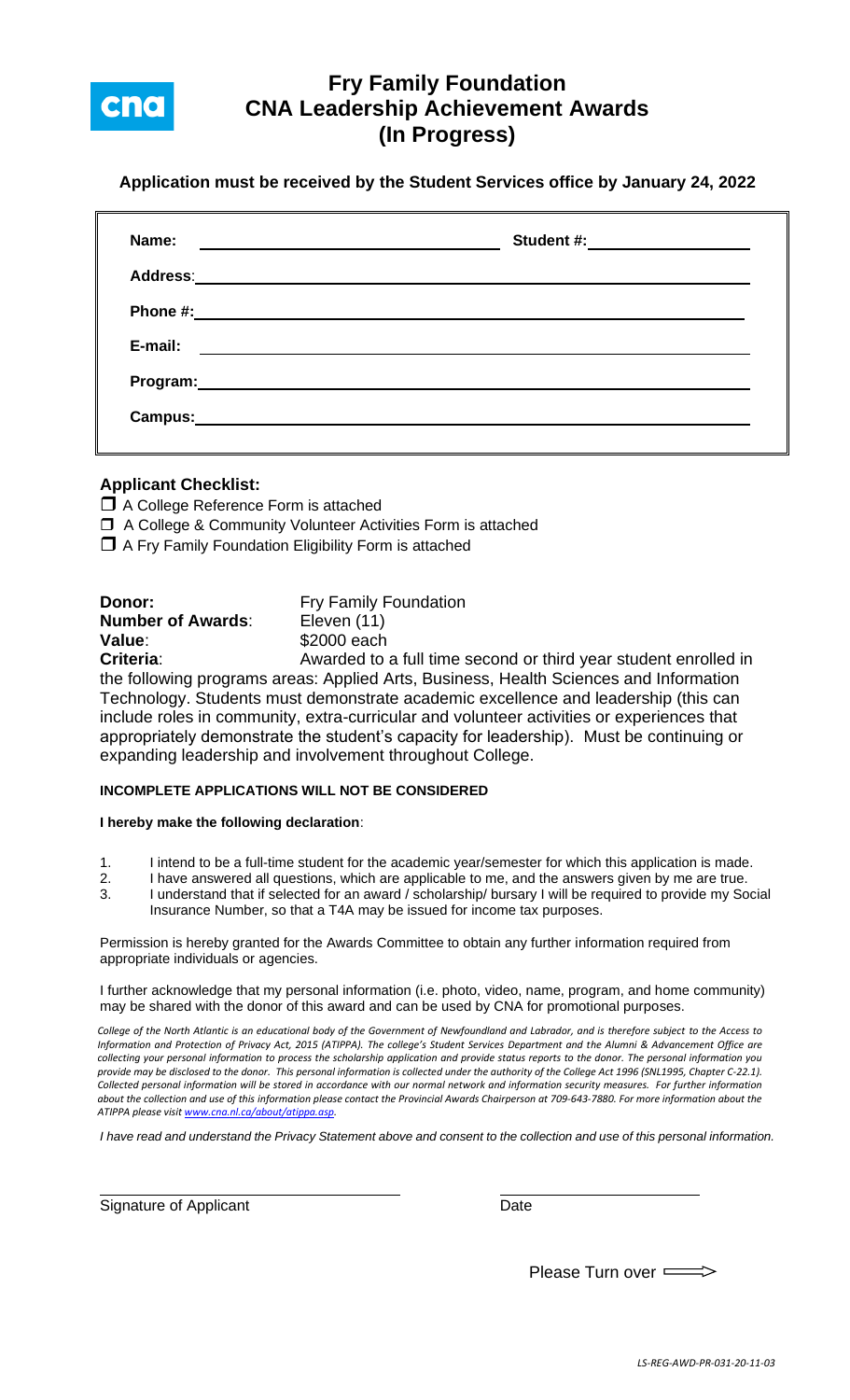**I believe it is important to be a leader in my community/college because:**

**How will you continue or expand your leadership and involvement at the college while in your program?**